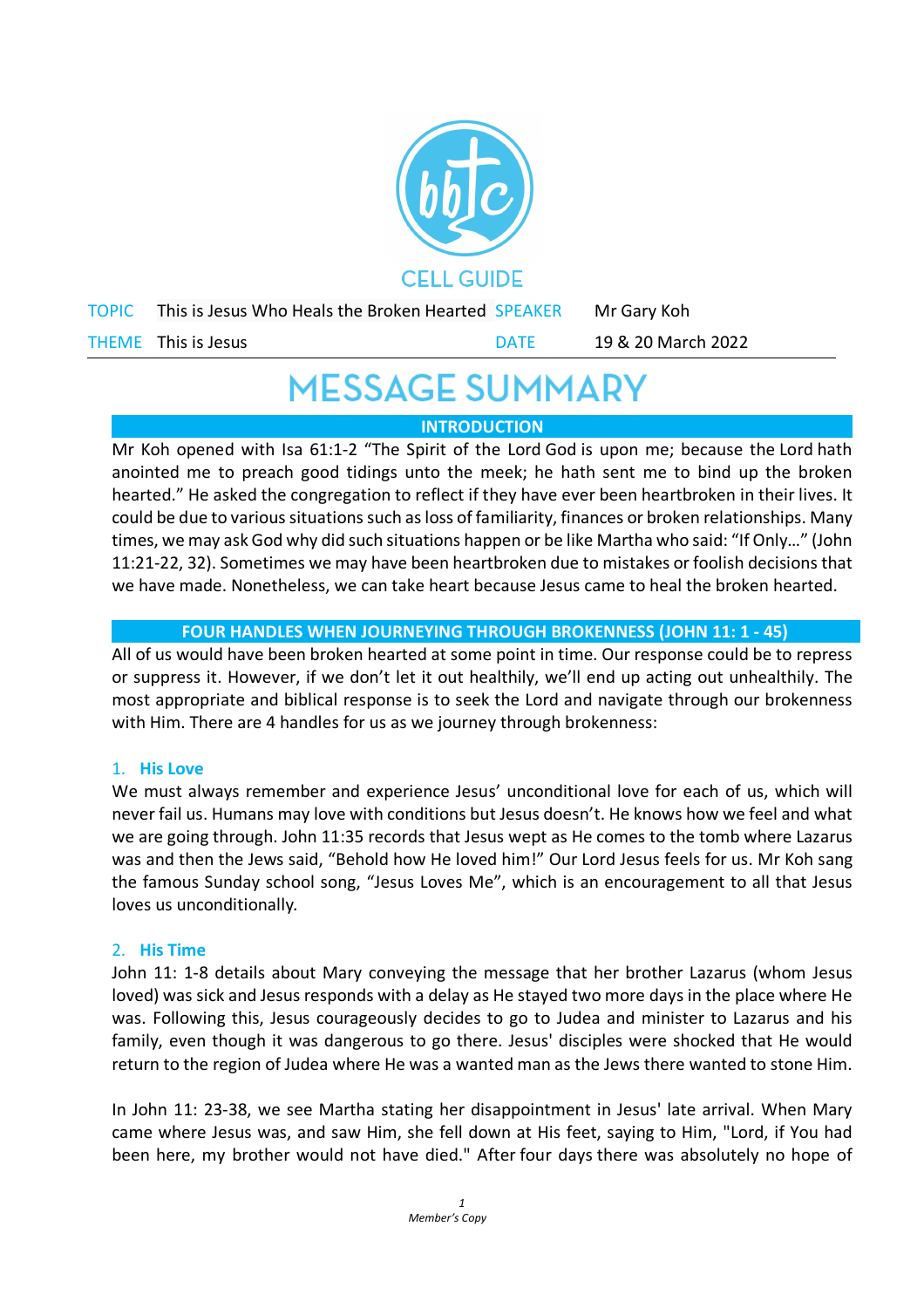resuscitation, based on human logic. We know that Jesus subsequently raised Lazarus from the dead, despite what seemed impossible.

All of us would have experienced disappointments or we have been praying for so long but we don't see the answers to our prayers. Be hopeful! God's timing is perfect. He is punctual to the moment: He is never before His time and certainly, never behind it. Trust in God's timing even in persecutions, when we can't understand it and even though it doesn't make sense. Jesus does not follow our timelines. While it appears that Jesus first refused to grant Mary's request, He fulfilled it later on as He does things according to the timing and will of God. His delays are not denials.

#### 3. **His Way**

Jesus' higher way was to raise Lazarus from the dead but Mary's plan was to prevent him from dying. When Jesus commanded the stone to be removed, Mary said by this time there would be a stench, for he has been dead four days. However, Jesus asked for the stone to be removed and those around helped to move the stone away. It is evident that God's ways are beyond human understanding. Isaiah 55 says: For my thoughts are not your thoughts, neither are your ways my ways," declares the Lord. As the heavens are higher than the earth, so are my ways higher than your ways and my thoughts than your thoughts. In the journey of brokenness, humble ourselves and look to God and trust in His ways.

#### 4. **His Glory**

We exist for His glory. When we obey and trust in God's ways, we will see the glory of God. God's glory was on display for Mary, Martha, disciples and those around to see as He raised Lazarus from the dead. Through His Timing and His Ways, Jesus caused many people to believe that He is Jesus Christ. This brought glory to God (John 11: 4, 40). Let's fix our eyes on God's goal. 2 Cor 4:16-18 says: "Our light affliction, which is but for a moment, works for us a far more exceeding and eternal weight of glory. While we look not at the things which are seen, but at the things which are not seen: for the things which are seen are temporal; but the things which are not seen are eternal."

#### **CONCLUSION**

In conclusion, we are encouraged that Jesus loves us unconditionally. Trust wholeheartedly in His Time, His Ways and His Glory. He knows all that we are going through. Don't allow our hearts to be dissipated. Surrender our burdens and cast our cares unto Him. Humble ourselves before the Lord and allow Him to shape, mould and change us into Christ-likeness. He will be our guide. Jesus has a greater purpose which we are not privy to. As we shift our focus to trust in Him, we can be assured that we will see the goodness and glory of God. He will then bless us beyond measure. Let our disappointments become His appointments.